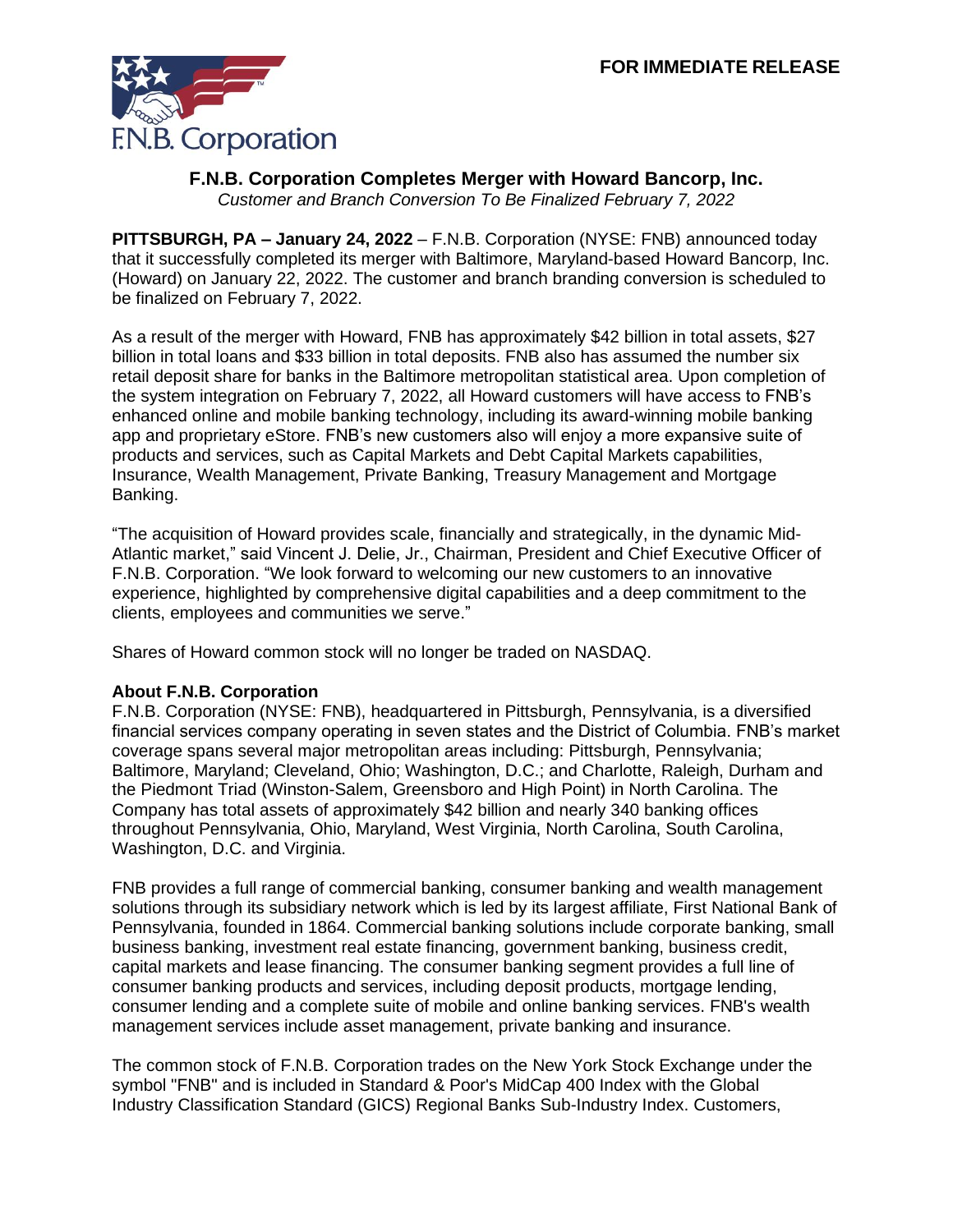

shareholders and investors can learn more about this regional financial institution by visiting the F.N.B. Corporation website at www.fnbcorporation.com.

## **CAUTIONARY STATEMENT REGARDING FORWARD-LOOKING INFORMATION**

This press release contain statements regarding our outlook for earnings, revenues, expenses, tax rates, capital and liquidity levels and ratios, asset quality levels, financial position and other matters regarding or affecting our current or future business and operations. These statements can be considered "forward-looking statements" within the meaning of the Private Securities Litigation Reform Act of 1995. These forward-looking statements involve various assumptions, risks and uncertainties which can change over time. Actual results or future events may be different from those anticipated in our forward-looking statements and may not align with historical performance and events. As forward-looking statements involve significant risks and uncertainties, caution should be exercised against placing undue reliance upon such statements. Forward-looking statements are typically identified by words such as "believe," "plan," "expect," "anticipate," "intend," "outlook," "estimate," "forecast," "will," "should," "project," "goal," and other similar words and expressions. We do not assume any duty to update forwardlooking statements, except as required by federal securities laws.

Our forward-looking statements are subject to the following principal risks and uncertainties:

- Our business, financial results and balance sheet values are affected by business, economic and political circumstances, including, but not limited to: (i) developments with respect to the U.S. and global financial markets; (ii) actions by the Board of Governors of the Federal Reserve System, the Federal Deposit Insurance Corporation, the U.S. Department of the Treasury, the Office of the Comptroller of the Currency, and other governmental agencies, especially those that impact money supply, market interest rates or otherwise affect business activities of the financial services industry; (iii) a slowing of the U.S. economic environment; (iv) inflation concerns; (v) the impacts of tariffs or other trade policies of the U.S. or its global trading partners; and (vi) the sociopolitical environment in the U.S.
- Business and operating results are affected by our ability to identify and effectively manage risks inherent in our businesses, including, where appropriate, through effective use of systems and controls, third-party insurance, derivatives, and capital management techniques, and to meet evolving regulatory capital and liquidity standards.
- Competition can have an impact on customer acquisition, growth and retention, and on credit spreads, deposit gathering and product pricing, which can affect market share, loans, deposits and revenues. Our ability to anticipate, react quickly and continue to respond to technological changes and COVID-19 challenges can also impact our ability to respond to customer needs and meet competitive demands.
- Business and operating results can also be affected by widespread natural and other disasters, pandemics, including the ongoing COVID-19 pandemic crisis, dislocations, risks associated with post-pandemic return to normalcy, including shortages of labor, supply chain disruptions and shipping delays, terrorist activities, system failures, security breaches, significant political events, cyber-attacks or international hostilities through impacts on the economy and financial markets generally, or on us or our counterparties specifically.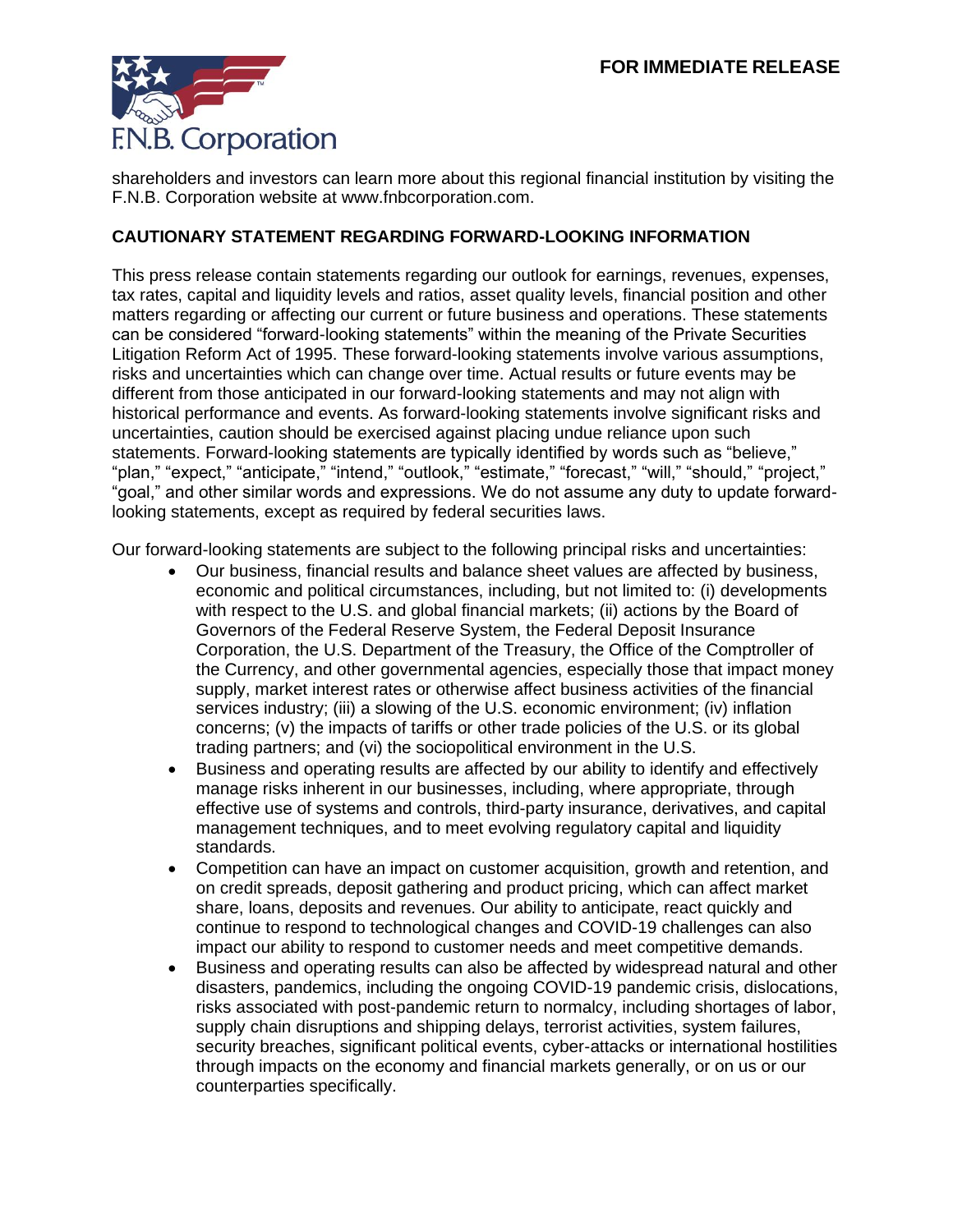

- Legal, regulatory and accounting developments could have an impact on our ability to operate and grow our businesses, financial condition, results of operations, competitive position, and reputation. Reputational impacts could affect matters such as business generation and retention, liquidity, funding, and the ability to attract and retain management. These developments could include:
	- o Changes resulting from a new U.S. presidential administration, including legislative and regulatory reforms, different approaches to supervisory or enforcement priorities, changes affecting oversight of the financial services industry, regulatory obligations or restrictions, consumer protection, taxes, employee benefits, compensation practices, pension, bankruptcy and other industry aspects, and changes in accounting policies and principles.
	- o Changes to regulations or accounting standards governing bank capital requirements, loan loss reserves and liquidity standards.
	- o Unfavorable resolution of legal proceedings or other claims and regulatory and other governmental investigations or other inquiries. These matters may result in monetary judgments or settlements or other remedies, including fines, penalties, restitution or alterations in our business practices, and in additional expenses and collateral costs, and may cause reputational harm to FNB.
	- o Results of the regulatory examination and supervision process, including our failure to satisfy requirements imposed by the federal bank regulatory agencies or other governmental agencies.
	- o The impact on our financial condition, results of operations, financial disclosures and future business strategies related to the impact on allowance for credit losses due to changes in forecasted macroeconomic scenarios as a result of applying the "current expected credit loss" accounting standard, or CECL.
	- $\circ$  A failure or disruption in or breach of our operational or security systems or infrastructure, or those of third parties, including as a result of cyberattacks or campaigns.
- The COVID-19 pandemic and the federal, state, and local regulatory and governmental actions implemented in response to COVID-19 have resulted in a deterioration and disruption of the financial markets and national and local economic conditions, increased levels of unemployment and business failures, and the potential to have a material impact on, among other things, our business, financial condition, results of operations, liquidity, or on our management, employees, customers and critical vendors and suppliers. In view of the many unknowns associated with the COVID-19 pandemic, including uncertainty regarding the potential impact of variant mutations of the virus, our forward-looking statements continue to be subject to various conditions that may be substantially different in the future than what we are currently experiencing or expecting, including, but not limited to, a prolonged recovery of the U.S. economy and labor market and the possible change in commercial and consumer customer fundamentals, expectations and sentiments. As a result, the COVID-19 impact, including uncertainty regarding the potential impact of variant mutations of the virus, U.S. government responsive measures to manage it or provide financial relief, U.S. government responsive measures to manage it or provide financial relief, the uncertainty regarding its